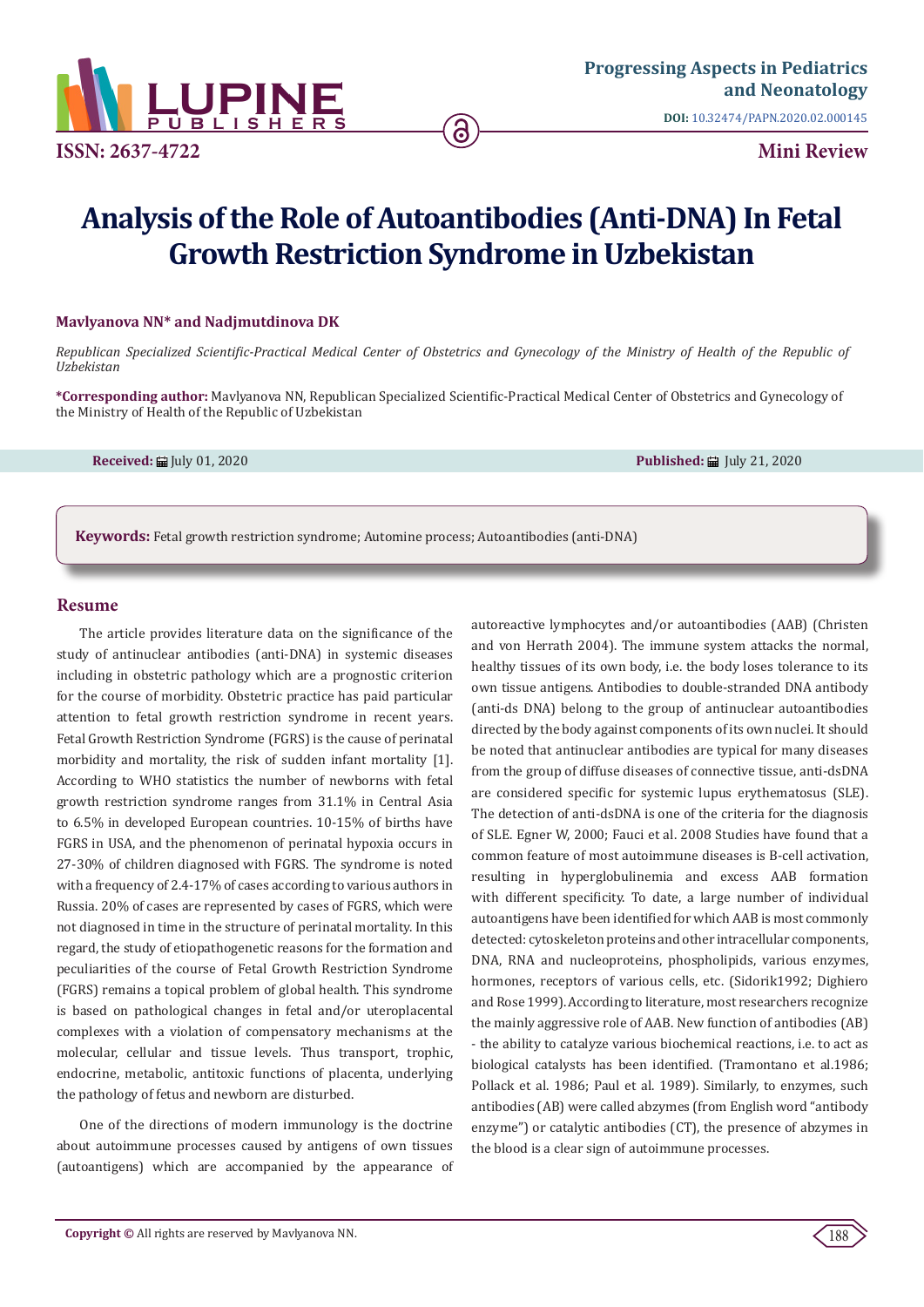Anti-dsDNA research is carried out using immunoenzyme assays. Taking into account the fact that the serum of patients with systemic diseases of connective tissue may contain several types of autoantibodies at the same time, as well as the fact that often the differential diagnosis of these diseases is based on the detection of a particular type of antibodies, when choosing a laboratory test is extremely important to consider the high specificity. The specificity of anti-dsDNA testing is 99.2% which makes this test indispensable in the differential diagnosis of systemic diseases, particularly systemic lupus erythematosus. A large number of works have been devoted to the study of both DNA-binding and DNA-hydrolysis AB especially in the field of rheumatology, endocrinology. Studies have shown that it is IgG-AB to nDNA that is responsible for the development of the disease while regarding the role of DNA-hydrolysers of AB to DNA there is no unequivocal answer. Nossent HC [2], Rekvig OP [2] Among immunological aspects, an example of this autoimmune interaction is the condition in which antiphospholipid antibodies (aPL) are detected in the blood - a heterogeneous population of autoantibodies reacting with negatively charged, less often - neutral phospholipids and/or phospholipid-binding whey proteins, which is called antiphospholipid syndrome (APS). Antiphospholipid antibodies refer to immunoglobulins of G and M classes, which have negative charges. The clinical presence of antiphospholipid antibodies is characterized by thrombosis, thrombocytopenia and pregnancy termination, most often after 10 weeks Bashmakova IV [3], Alieva SA [4], Khashaeva TH [4]. Antiphospholipid antibodies bind to membrane phospholipids of thrombocytes and endothelial cells which leads to increased platelet aggregation, decrease of endogenous anticoagulant activity, appearance of thrombosis and decrease of fibrinolysis and, as a consequence, to development of thrombosis and vasoconstriction in uteroplacental complex.

According to the literature, APS occurs up to 5% of cases and the main complication of this pathology is thrombosis [5-7]. The frequency of this pathology increases to 27-42% at the primary failure to carry out pregnancy. The research of antinuclear antibodies in obstetric practice was carried out by Aleynik VA, Babich SM et al. [1]. The authors surveyed 275 women who were divided into 2 groups. The first group included 58 women who had 1 to 4 full pregnancies, the second group included 217 women who had 2 or more inevitable miscarriage in their history. The study results showed that in women of the first group antibodies to double-stranded DNA were detected in 5.7±0.7% of cases, in women of the second group these antibodies were detected in 12.5±1.1% of cases (P<0.05). Antibodies to single-stranded DNA in women of the first group were detected in 4.1±0.5% of cases, in women of the second group these antibodies were found in 9.3±1.2% (P<0.001). Due to the fact that ss DNA is more immunogenic than ds DNA, the determination of antibodies only to ss DNA makes it possible to detect the occurrence of disease at an earlier stage [8-10]. Combined detection of DNA-ds and DNA-ss antibodies increases

the diagnostic value of these antibodies. At the same time, the results of the study showed that there are changes in the rates of total immunoglobulins with a marked increase in IgG in women with habitual non carrying of pregnancy who have autoantibodies in the blood [11-15]. There is also a change in cytokine status towards a pronounced increase in pro-inflammatory interleukins and a decrease in anti-inflammatory interleukins.

Literature analysis shows that detected AABs can be an indicator of immunological reorganization and can realize their pathogenetic capabilities under certain conditions. However, finding out the problem of interconnection of catalytic activity of AB to nDNA with pathogenesis and clinical manifestations of obstetric and gynecological diseases including in fetal growth restriction syndrome is the lack of a unified methodological approach to determining the significance of detectability and concentration of autoantibodies to DNA in patients' serums which will be reflected in the contradictions in the characteristic and biological role of DNA-hydrolysers and DNA-binding AB to nDNA in pathological processes [16,17]. Therefore, the study of the role of antinuclear antibodies to native DNA G class in serum in pregnant women with fetal growth restriction syndrome will contribute to disclosure of new pathogenetic aspects of this pathology.

## **References**

- 1. Aleynik VA, Babich SM, Negmatshayeva HN, Yuldasheva OS (2017) Features of the immunological changes in women with habitual non carrying of pregnancy in the presence of autoantibodies. Young scientist 22: 411-414.
- 2. Nossent HC, Rekvig OP (2005) Is closer linkage between systemic lupus erythematosus and anti-double-stranded DNA antibodiesa desirable and attainable goal? Arthritis Res Ther 7(2): 85-87.
- 3. Bashmakova IV (2000) Problems of pregnancy. 1: 52-55.
- 4. Aliyeva SA, Khashaeva TH (2014) Relationship between circulation of antiphospholipid antibodies and autoimmune thyroid diseases in patients with habitual non carrying of pregnancy. Obstetrics, gynecology, and reproduction 8(4): 57.
- 5. Abdrakhmanova LR (2003) Determination of antinuclear antibodies in immunoincompatible pregnancy. Medical immunology 5(1): 57-66.
- 6. Ashurova NG (2014) Characteristics of hemocoagulation system in case of fetal intrauterine death. News of dermatovenerology and reproductive health. Tashkent 3H19014: 52-54.
- 7. Ayu Shcherbakov, A Ya Berdikov, V Yu (2017) Autoimmune pathology influence on the pregnancy course and delivery outcome. 13(1): 95-98.
- 8. Kapustina E Yu, Sandakova EA (2010) Obstetrical and perinatal aspects of the autoimmune thyroiditis. Permian medical journal 27(2): 139-143.
- 9. Komisszarenko YI, Bobrik MI (2016) autoimmune disorders in endocrine pathology. A new look at diagnostics and management. International Endocrinology Journal 4 (76): 41-44.
- 10. Mamadzhanova SO, Mirzaeva ShR, Negmatshayeva HN (2017) Peculiarities of the clinical course of pregnancy in women with antiphospholipid syndrome Medicine and Public Health: Materials of V International Scientific Conf 55-58.
- 11. Poletayev AB (2008) Immunophysiology and Immunopathology. Med Inform Agency М pp. 205.